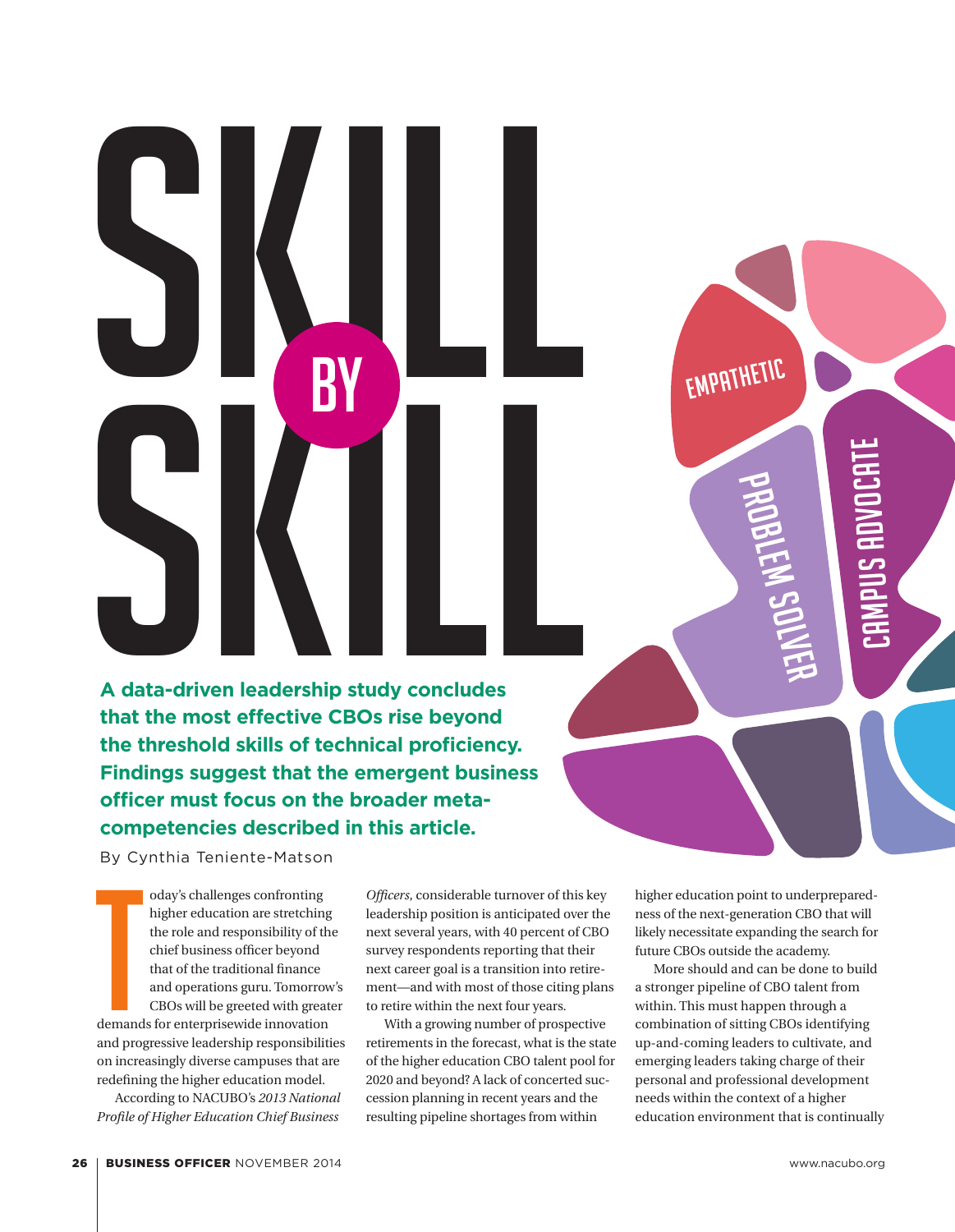



# ORGANIZATIONAL

LEADERSHIP<br>JRADERSHIP

STRATEGIC<br>**UFP** FGIC

EMOTIONAL/SOCIAL

EMOTIONHL/SENCE

changing and increasingly demanding higher-level leadership acumen.

Inclusive LEADERSHIP

To establish a data-driven approach to CBO professional development, I conducted research that became my dissertation, *A Leadership Competency Study of Higher Education Chief Business Officers*, which established quantitative evidence specific to CBO meta-competencies. I have continued to build on that research to better understand the competencies and leadership development required to fill the CBO role (see sidebar, "What Aspiring CBOs Should

Know"). The research efforts included a supplemental survey instrument in the NACUBO 2013 CBO profile study, along with qualitative focus groups conducted with NACUBO constituent councils and a focus group of college and university presidents at the American Council on Education's 2013 annual meeting.

The empirical results provide quantitative and qualitative evidence about competencies and professional development needs of the CBO role that are further discussed in this

article. The leadership competency study concludes that the most effective CBOs rise beyond threshold competencies of technical proficiency and knowledge of accounting, financial management, and budgets. These skills, while important, minimally qualify tomorrow's CBO. In fact, findings of the study suggest that the emergent CBO must focus on broader meta-competencies consisting of: (1) strategic leadership, (2) organizational engagement, (3) inclusive leadership, and (4) emotional/social intelligence.

RCCOUNTYS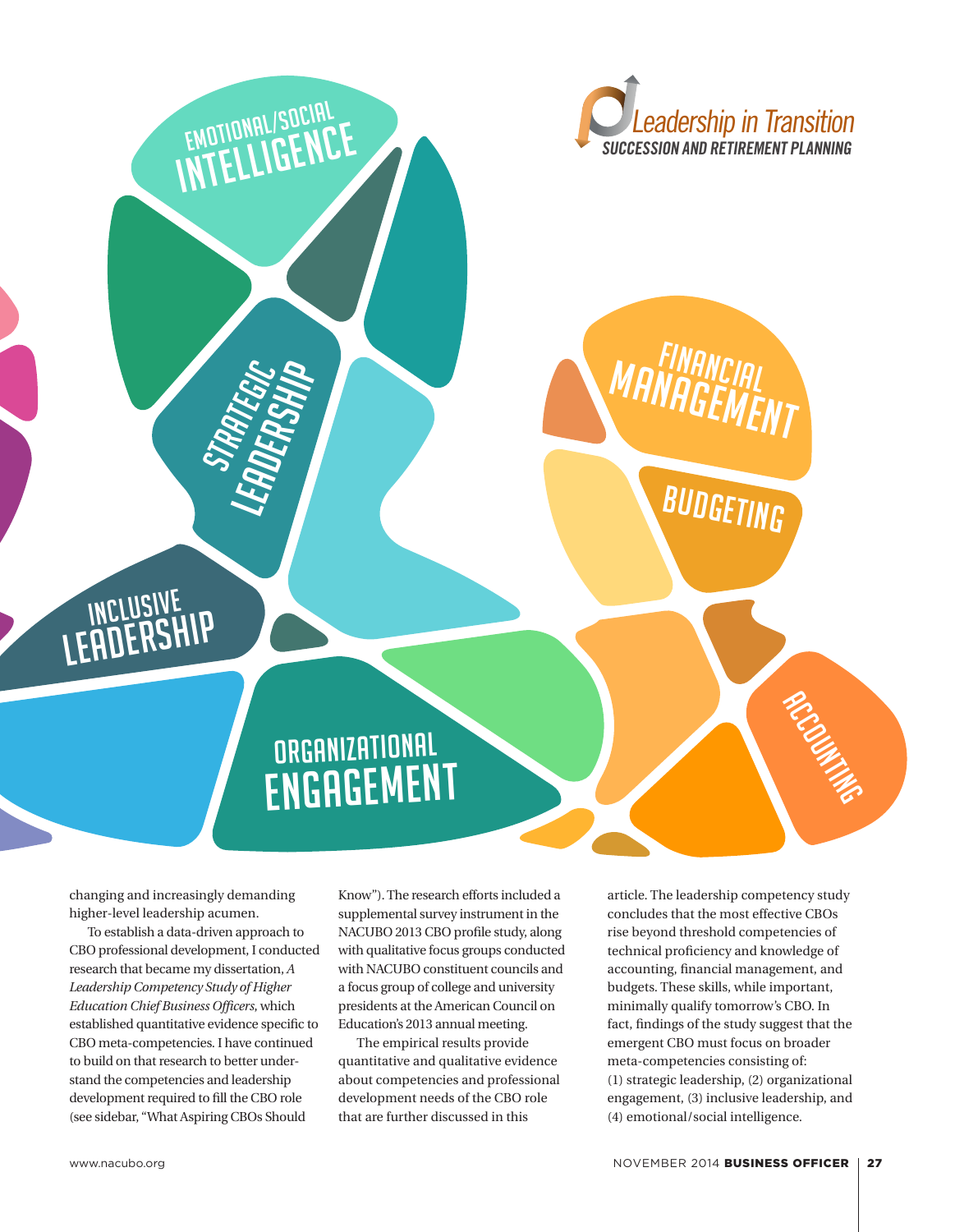### **Mastering the Meta-Competencies**

Chief business officers, arguably more so than other key positions, are continuously responding to changing external requirements and to internal stakeholders. Changing expectations have catapulted the CBO from the backoffice, numbers-only, technical expert to a key strategic spokesperson and campus advocate. The growing expectation that CBOs must progressively add value to every aspect of their role is daunting, and necessitates a continual focus on self-awareness and learning.

The willingness to learn, apply, adapt, and continually build on individual competencies eventually leads to the development of meta-competencies. This happens as individuals come to understand themselves and embrace the continual evolution of skills, behavioral characteristics, and traits that transcend mere proficiency and effectiveness to achieve sophisticated expert knowledge. Prior on-the-job experiences and focused competency development serve as preparatory training and an entree to a higher performance level. Multifaceted competency proficiency, professionally mature judgment, and sophisticated leadership expertise prepare the CBO to successfully oversee comprehensive facets of campus activities that are complex and robust.

Because the CBO's portfolio of responsibilities is progressively growing into other areas such as campus innovation, economic development, and the creation of entrepreneurial business models, mastery of the meta-competencies is

### READ AN ONLINE EXTRA

You can view a graphic representation of the four meta-competencies for CBOs, created by Cynthia Teniente-Matson, in *Business Officer Plus* at www.nacubo.org.

#### STRATEGIC LEADERSHIP

- Focuses decisions on
- entirety of campus
- Complex problem solver
- Adeptly leverages resources
- Forward-looking vision
- Strategic communicator

invaluable to an institution's president and other campus leaders.

**Strategic leadership.** Effective business officers are strategic campus leaders. Strategic leadership competencies suggest a focus on the entirety of the organization, such as the development of institutional plans, complex problem solving, leveraging resources, creating teams to execute strategy, and leading or guiding change. Strategic business officers portray a wide realm of institutional thinking such as broad and forward-looking perspectives, overall demonstration of effectively leading people within and outside the organization, and the ability to build relationships and create or guide long-range vision.

Additionally, a differentiating competency is strategic communication, which deepens the breadth of leadership by engaging various audiences and stakeholders through listening and collaboratively sharing information. Strategic business officers recognize the importance, and practice the mobilization of communication and use consistent messaging to drive results.

**Organizational engagement.** Business officers must possess a comprehensive institutional knowledge supported by fostering relationships and partnerships across a range of institutional stakeholders. A three-pronged approach is most effective: (1) understanding and adeptly communicating the campus culture and subcultures that exist across the organization; (2) understanding and advocating the president's vision of the institution within the local, regional, and statewide environment; and (3) understanding the impact of national and global trends on the institution's current and future state.

### ORGANIZATIONAL ENGAGEMENT

- Proficient in all segments of the institution
- Understands broad higher education landscape
- Attentive to emerging trends
- Works effectively with media

Chief business officers enhance their effectiveness by demonstrating a broad understanding of all higher education systems, including the legislative context in which their institutional Carnegie classification exists. These interconnections establish a rich perspective and understanding of the campus mission within the context of the entire higher education sector and with emerging trends impacting institutional mission.

CBO effectiveness is further enhanced through advanced knowledge of all campus segments such as academics, student affairs, technology, research, advancement, and athletics. A comprehensive knowledge of the contemporary higher education sector combined with broad internal perspectives informs the CBO's role and serves to foster organizational engagement.

**Inclusive leadership.** Business officers who practice inclusive leadership possess the skills to navigate a diverse society, and they inherently understand that organizational excellence stems from recognizing and respecting individual and group differences. Inclusive leaders project a willingness to practice open-mindedness by creating open dialogue, listening to different perspectives, and welcoming backgrounds different from their own. Inclusive business officers have the ability to create campus systems that support an institutional culture that others recognize as welcoming, respectful, and equitable. Inclusive business officers are committed to being culturally fluent, leading equitable practices, and guiding respectful campus operations.

As university citizens, a CBO's daily activities should include outwardly visible communication and actions that demonstrate that it is every employee's responsibility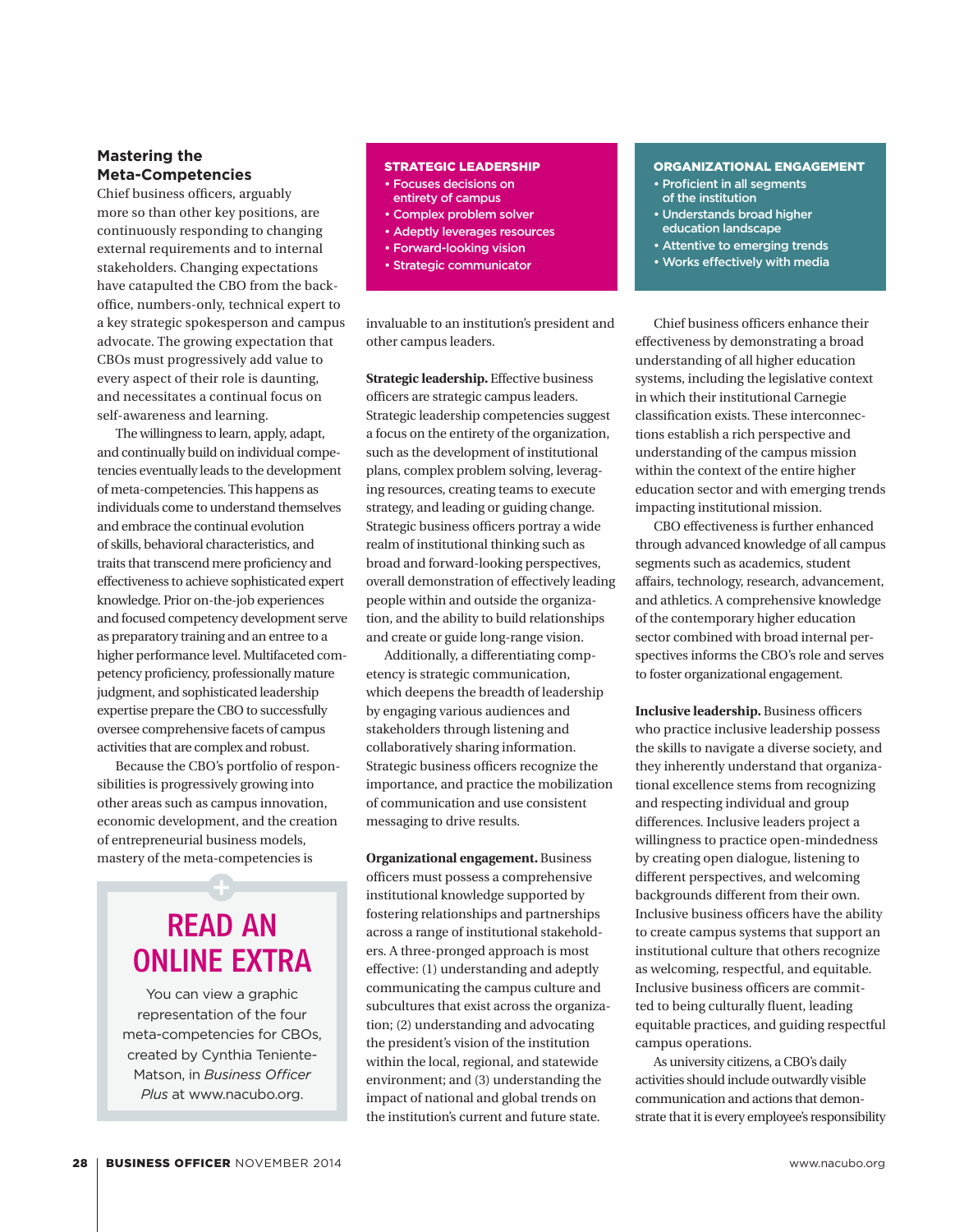#### INCLUSIVE LEADERSHIP

- Recognizes differences
- Culturally competent
- Creates a respectful/equitable campus culture
- Tolerates ambiguity

#### EMOTIONAL/SOCIAL INTELLIGENCE

- Self-aware
- Self-confident, conscientious
- Empathetic
- Ability to influence
- Develops others

to promote a workplace that fosters inclusion of its entire people and their respective ideas, and that encourage everyone on campus to perform at the highest level.

**Emotional/social intelligence.** Effective business officers practice the ability to manage themselves and others using what psychologist Daniel Goleman refers to as emotional intelligence (*Emotional Intelligence at Work: Why It Can Matter More Than IQ*, Bantam, 1995). This includes the capacity for self-awareness and selfmanagement and the ability to manage others using relationship awareness and relationship management.

*Self-awareness* includes an ability to practice self-reflection and develop a realistic self-knowledge of strengths and weaknesses and an awareness of leadership self-image or impact. *Self-management* builds on self-awareness by noticing what is happening around you and attentively managing yourself via emotional selfcontrol, conscientiousness, initiative, drive, outlook, and adaptability to complex situations or obstacles.

*Relationship awareness* includes an ability to empathetically tune in to others across the campus, relate to their emotions or concerns, and act responsively to their needs. *Relationship management* is the practice of relationship skills such as influence, persuasion, motivation, and team building.

Extensive research concludes that IQ and technical skills are insufficient predictors of leadership and that emotional intelligence is the most effective driver for leadership effectiveness.

### **Leadership Acumen**

These four meta-competencies in fact represent a host of subcompetency characteristics and traits, some of which can be seen above in the fact boxes on pages 28 and 29 (see also the online figure in *Business Officer Plus*). A wide body of academic and business literature, including the results of the CBO leadership competency study, concludes that a deep understanding and study of leadership is paramount to the overall effectiveness and success of the chief business officer.

CBOs must demonstrate leadership knowledge, principles, practice, and role-modeling at all times. Furthermore, they must possess high ethical standards and integrity, proficient knowledge of leadership concepts, and the innate ability to represent themselves as leaders.

Creating a shared vision and guiding others to buy in to the institution's leadership direction with appropriate goal-setting and execution of the campus strategy is a key component of being an effective cabinetlevel leader. Leadership savvy includes inspiring and influencing others to lead and to follow with innovation, creativity, and aspiration for organizational excellence.

The most effective CBOs possess leadership presence and style and, when combined with other emotional intelligence skills, facilitate collaborative partnerships and teams that likewise spur creativity, innovation, and overall positive energy for the institution. Effective leaders are also able to recognize emerging trends that impact higher education and manage those trends to drive change throughout the campus and beyond.

### **The President's Perspective**

With this high level of leadership acumen described thus far, it should come as no surprise that campus presidents rank strategic leadership as one of the most important leadership competencies of an effective CBO.

The qualitative evidence collected in this study suggests that CBOs are strategic partners not only to the president but also to the board, cabinet, and various professions or academic disciplines across the institution. Institution presidents need CBOs to add value at every touch point, act with integrity, and embody characteristics, competencies, and traits that portray them as trustworthy campus and community leaders.

Examples of strategic leadership statements and themes that emerged from the presidential focus groups indicate that the CBO is expected to:

 $\blacksquare$  Provide historical perspective (where applicable) and look across the institution and weigh conflicting pressures and tensions in developing options that help implement and execute the vision.

 $\blacksquare$  Deeply understand the core mission of the institution and play an important role in leading strategic change.

 $\blacksquare$  Collaboratively identify the life-cycle costs of innovative and viable solutions (such as technology enhancements, innovations, new service models).

■ Teach campus stakeholders about complex cost models, financial information, and operational plans.

 $\blacksquare$  Think strategically with an entrepreneurial mindset and serve as an "early warning signal" to preserve the long-term health and viability of the institution (regarding revenue diversification, less reliance on public resources, new business models, and so on).

Additionally, presidents agree that organizational engagement is essential. Engaged CBOs demonstrate leadership and political savvy by establishing and maintaining effective relationships with the entire cabinet. In particular, presidents overwhelmingly suggested that CBOs must have a stellar relationship with the chief academic officer. The CBO and the CAO are both empowered and most effective when they work together and are perceived as a team. In building relationships with faculty, one president suggested that effective CBOs are seen as "bicultural"—that is, they demonstrate an understanding and ability to communicate with and operate effectively among the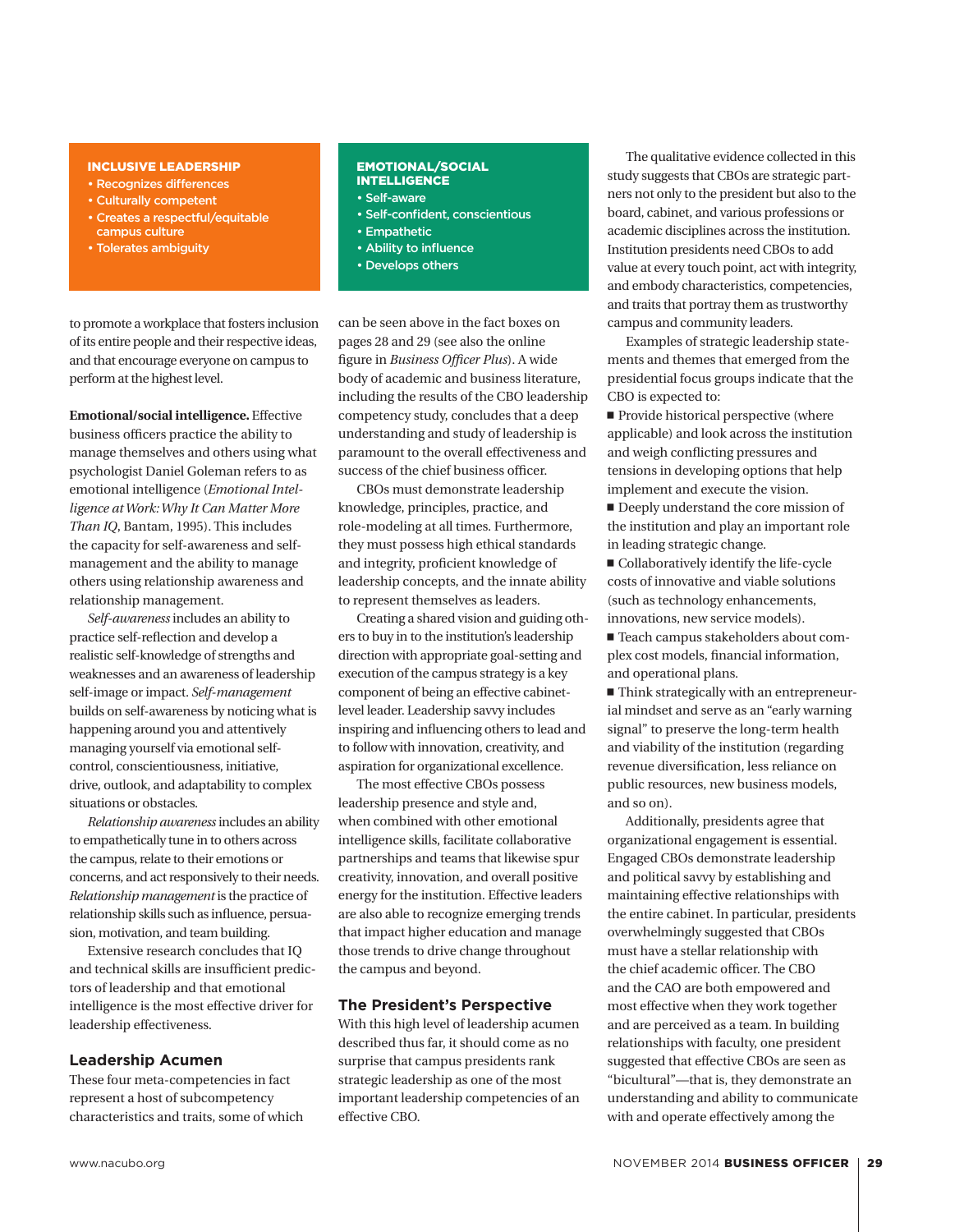### CBOs have an increasingly important role in anticipating the future and advising the president and other senior leaders.



varied administrative *and* academic entities that exist within the academy.

Specifically, they exhibit not only an ability to *teach* the complex inner workings of campus operations and technical data to a community of scholars, but also a capacity to graciously *learn* from the expertise of their academic colleagues. They also embrace shared governance and consultative decision making.

Furthermore, presidents indicated that CBOs must effectively champion the mission-driven, distinctive academic and student-centered culture of the institution and must educate others about the institution's complex role within its own region and globally. These important responsibilities require the CBO to effectively blend information from across each segment of the campus community, and to support and/or deliver the institutional story to the board and a broad range of communities at large.

### **The CBO as Change Leader**

"The situation in which colleges and universities find themselves at the moment is indeed different." This statement, taken from an article by Rita Kirshstein and Jane Wellman ("Technology and the Broken Higher Education Cost Model: Insights From the Delta Project," *EDUCAUSE Review,* September/October 2012), reflects a higher education sector in the midst of dynamic and unstoppable change.

There is no doubt that disruptors and transformation are occurring in all dimensions of education including the business

model, service delivery mechanisms, pedagogy, learning methodologies, transportability of credits, and time to degree. Increased regulatory pressures, growing governmental demand for accountability, and impending environmental changes necessitate that business officers evolve to meet rapidly changing institutional needs.

In *The Innovative University: Changing the DNA of Higher Education From the Inside Out* (Jossey-Bass, 2011), authors Clayton Christensen and Henry Eyring argue that to survive and flourish, strong and stable universities must build on, not abandon, what they do best; however, leadership must confront the escalating disruptive innovation and strategically drive change. Now more than ever, CBOs have an increasingly important role in anticipating the future and advising the president and other senior leaders about business models and complex administrative activities that must guide tomorrow's campuses.

Some research suggests that to address the internal and external demands placed on contemporary postsecondary institutions, there is a high sense of urgency needed for institutions of all sizes to develop diverse and qualified CBOs who possess the leadership skills necessary to effectively lead wholesale change. Presidents, governing boards, and accreditors are demanding more from senior leaders as the higher education sector faces pressure to enhance institutional accountability and transparency in areas such as the fiscal impact of changing student enrollment patterns, capital and

operational budgeting, and endowment management, to name a few.

Many campus strategic plans infer that the current state of higher education is more competitive and complex, and the operating rules, culture, and expectations for CBOs are markedly changing, creating new expectations at the senior levels. In her book *On Being Presidential: A Guide for College and University Leaders* (Jossey-Bass, 2011), Susan Pierce suggests: "To be effective, presidents need colleagues in senior positions who do in fact think institutionally, not functionally, and who think and act strategically rather than just tactically. In other words, these vice presidents and deans need to approach all problems as if they were the president, charged with the well-being of the entire institution and not just the areas for which they are formally responsible."

### **Opportunities for Those Aspiring to Be CBOs**

Cumulatively, the current state of the higher education sector suggests that increased leadership from within the academy is necessary to move postsecondary education beyond these disruptors and to usher in a new period of innovation. The data suggest there are important evolutions in the ecosystem of a CBO's professional learning that can enhance value-added contributions to the campuses they serve.

For instance, consider that NACUBO's 2013 CBO Profile found that the average sitting CBO is a 56-year-old white male, married, with an advanced degree and an average eight-year tenure in his role. An overwhelming majority—approximately 86 percent of respondents—self-identified as white and only 11 percent as people of color. One obvious implication these CBO demographics suggest is that there are growth opportunities for women and people of color in particular to prepare for CBO roles.

Likewise, CBO learning models and campus succession plans must cut across talent pools in order to build a stronger bench. Leaders within the academy and organizations that support professional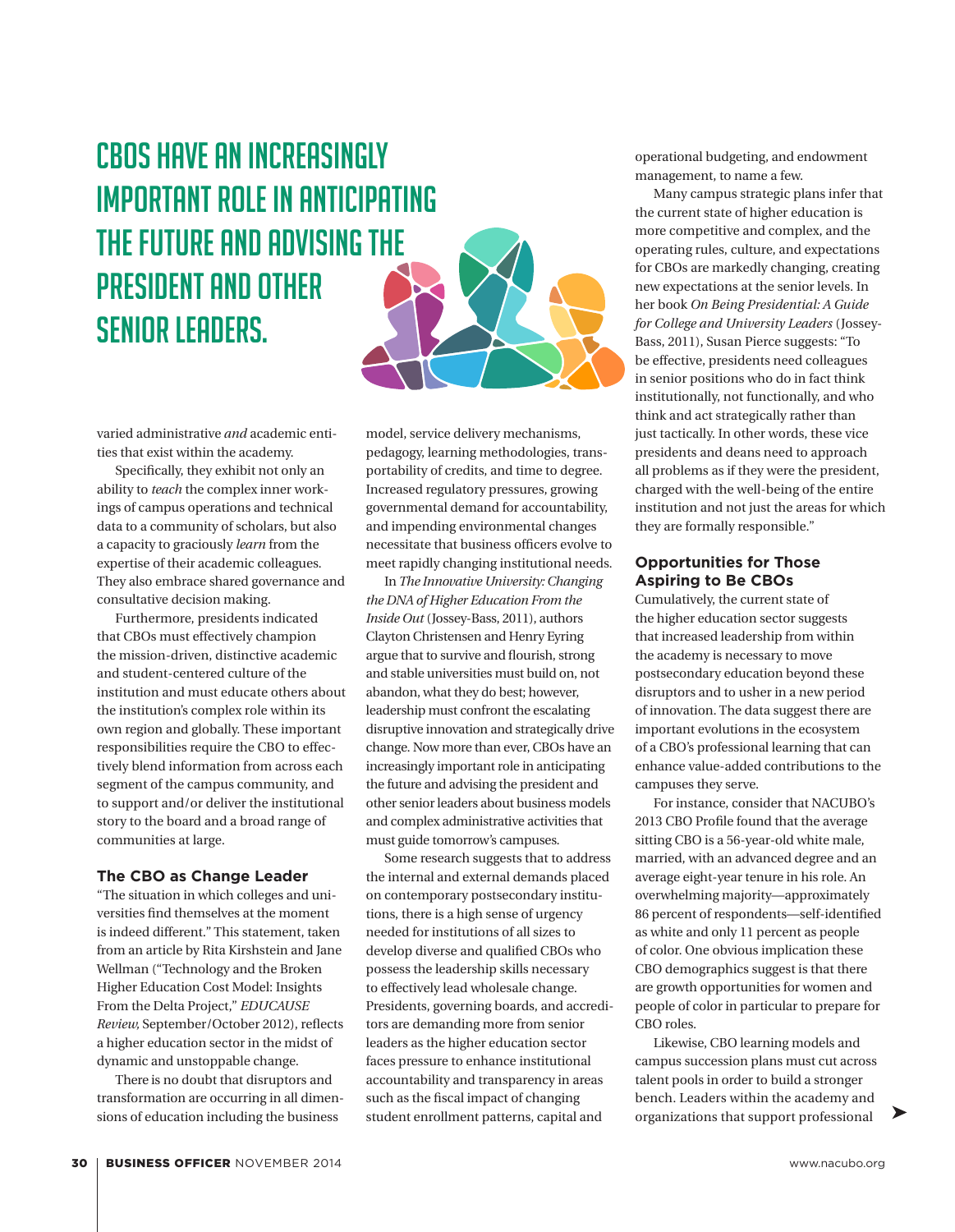### **What Aspiring CBOs Should Know**

**I**n a perfect campus scenario, the empirical identification of competencies or meta-competencies inform the behaviors n a perfect campus scenario, the empirical identification of and skills necessary to create focused competency models for aspiring CBOs. And, these competency models offer valuable and practical knowledge about what is necessary to practice or enhance CBO leadership development and effectiveness. Conclusions from *A Leadership Competency Study of Higher Education Chief Business Officers* provide data from a broad spectrum of higher education stakeholders and summarize a wide body of academic literature that cuts across leadership models and cross-sector competencies that contribute to leadership effectiveness and acumen.

So, what do aspiring CBOs need to know and do on the pathway to meta-competency excellence? For starters, they would be well served to create strategic learning plans that incorporate relevant competency development frameworks. The following generally accepted definitions may provide a helpful start in thinking about an individualized competency development learning plan.

**E** Competency. An underlying characteristic that leads to superior performance in a job, work objective, or work situation. Some competencies may be visually observed as an ability, capability, skill, knowledge, or behavior; others are deeper or intrinsic self-concepts like attitudes, values, and self-beliefs. *Threshold competencies* are the essential functions or characteristics necessary to be minimally capable to perform a job. These competencies do not distinguish superior performance.

That said, overwhelming evidence concludes that competencies can be learned and honed through practice, such as traditional time on task and with regular feedback or focused coaching and similar experiential learning if a person is willing and motivated. In this regard, competencies that are mastered tend to endure and become meta-competencies over longer periods of time.

**E** Competency model. A tool or system used to: (1) identify competencies important for proficiency, and (2) align or group competencies necessary for effectively performing in a job, profession, or campus community. Competency models should be empirically based and offered across professional organizations, or created specifically for campus leadership or professional disciplines. Evidence suggests that identifying CBO competencies is a valid means to support CBO capacity-building that can guide the American higher education system, in its many forms, to meet the overwhelming transformation that is occurring at present and that will continue in the years ahead.

**E** Learning plan/professional development plan. A selfdevelopment tool that documents an individual's goals, required skills, and competency development needed to meet career aspirations. Learning plans may be used to analyze and map future learning goals, objectives, and action plans. These learning plans may include a variety of self-assessments using generally accepted standardized tests such as Myers-Briggs, Herrmann Brain Dominance Instrument, DiSC Profile, and StrengthsFinder to help identify psychological preferences and personality types, behaviors, or styles of thinking. These self-assessments may be combined with goals and objectives for competency development.

Other campus-based leadership assessment tools may also exist to supplement personalized learning plans, so it is important for an individual to check with human resources or his or her supervisor to determine what tools may exist to support these efforts. Institutional leadership development programs are invaluable for CBO development within the unique campus culture. Specialized programming also exists within professional business officer associations or NACUBO workshops.

Here are four steps to launch or re-examine professional development:

### **GOAL IDENTIFICATION**

■ Clearly articulate long-term career goals.

■ Specify the next best job opportunity, such as progression to a divisionwide manager, director, or assistant or associate vice president.

■ Identify realistic timeframes to achieve goals or competency enhancement.

 $\blacksquare$  Identify required resources such as funding for professional development, release time for workshops, moral support from supervisor, or assistance to find a mentor or sponsor.

### **SELF-ASSESSMENT**

- Evaluate and document strengths.
- Specify areas to develop.
- I Identify gaps in competencies.

■ Identify emerging skills or technologies that may be lacking or require a refresher.

### **ACTION PLAN**

■ Identify solutions to address self-assessment.

- Identify campus-based workshops, professional association seminars, or college courses to enhance competency or skill development.
- Seek out projects, initiatives, or volunteer service to bolster hands-on experience in development areas.

 $\blacksquare$  Seek help from trusted professional colleagues, mentors,

### **REASSESSMENT**

or sponsors.

Regularly (every four to six months) reflect on progress.

Reassess efforts and self-adjust to meet goals, being realistic about self-expectations.